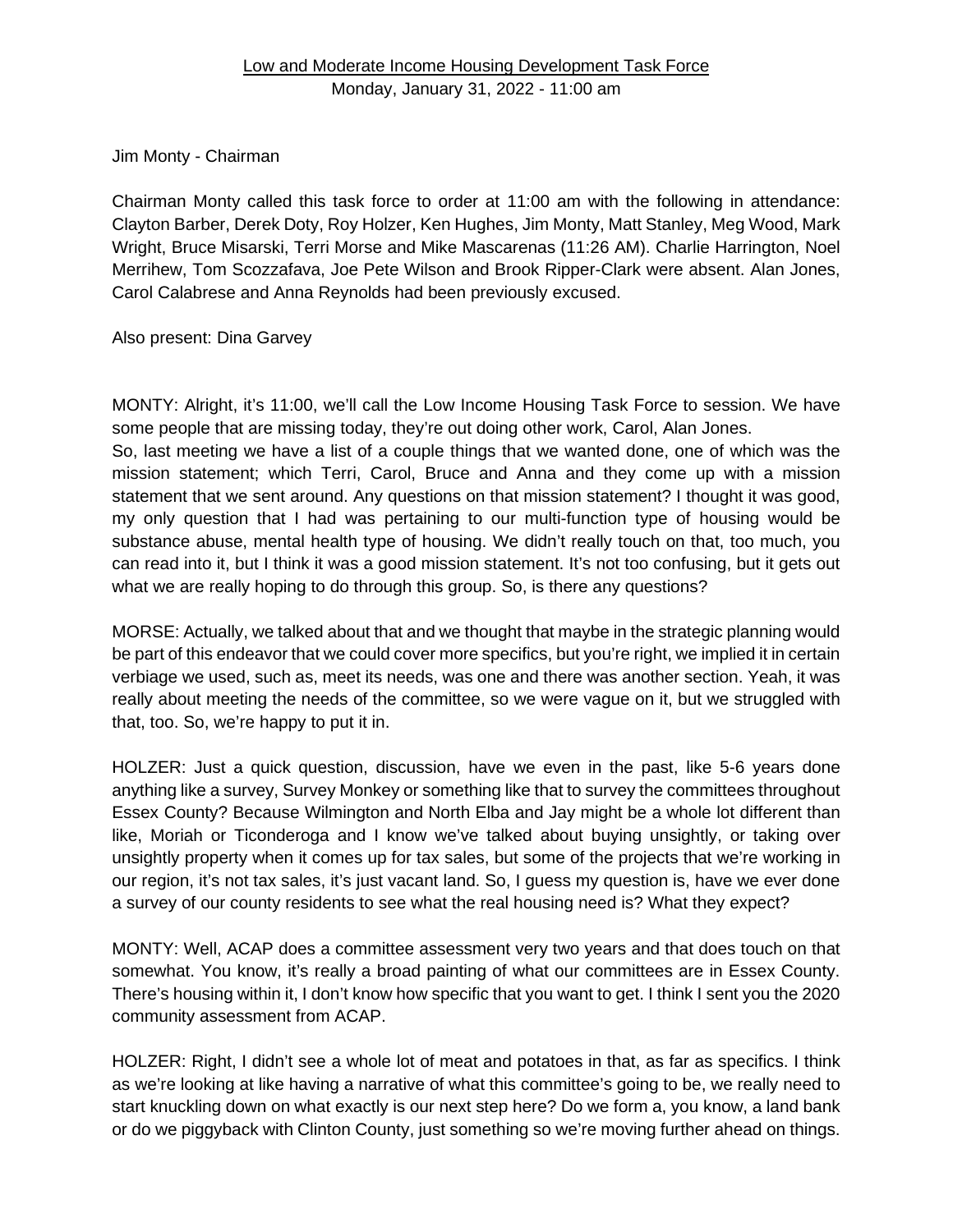MONTY: I think; I don't know why we couldn't do an additional survey. Ken, have you got any thoughts?

HUGHES: Yeah, my lookout on surveys, just because I feel like they have a low return rate and if you put out a survey and it's not maybe a particular interest to that individual who receives it, they're not going to respond to it, plus there's the whole scientific questioning aspect of a survey and what kind of data to you want to glean and actually receive and so the function of the question is more important than actually the answer sometimes. My growing concern in our process is that we are missing and I have a singular focus on this and maybe that's my fault and I want to see Essex County establish a land bank.

MONTY: I agree, I think that's got to be our first step.

HUGHES: And I want that to happen and I am very happy that we're having all these other conversations, that's very important, but I don't want to miss the focus of why I think this committee was reestablished, which was to have that land bank formation and how it looks remains the question.

So, I'm not necessarily, I feel like the survey would just kick the can down the road and I want to get on it. I felt like the ACAP survey, the ACAP Community Assessment did have a lot of viable data. I left and Mike Mascarenas, who's not here, right now, who, he's got a lot of data from his department, as well, that I think can provide as information. I think, again, I'm not an expert on land banks, I've learned about them in this process, which is great. I feel like once the tax auction situation model changes and we actually are able to go through that process, as well have in the past, we will begin to see new properties come up that actually are favorable to us, once we have that land bank established. I feel we just got to get that land bank established, passed by the Board of Supervisors, find a funding stream, I know ARPA can participate in that. I want to make sure that we're not missing out on that singular option, which is to get that land bank established. I know in a couple of days, ADK Action, there's a lot of NGOs that are studying this, ADK Action is one of those and I know Buck was here, last time, he's not here today, they're having a meeting coming up, a webinar, because they're talking really about that and I'm hoping that we can use their expertise and their time to inform us and get, to help us feel comfortable to move forward, because it's got to come from this body. Any decisions that are made about land banks have got to come from this body and there may be other information about housing that's outside of land banks and I don't know what those are, yet and I look forward to learning from others in this room, but I personally just want to see this land bank. I feel like we can nail down this land bank, we can make some really great headway for housing in this County. I feel like we have the data to support that.

MONTY: I wholeheartedly support that, Ken. I think, you know, we wanted to get our mission statement done, which is I think…

#### HUGHES: 100%

MONTY: We wanted to get that completed; which we have, now we need to get something presented to the Board about the land bank. I think that should be, personally I think that should be our next step, because like Ken said, that's going to further everything along. I've had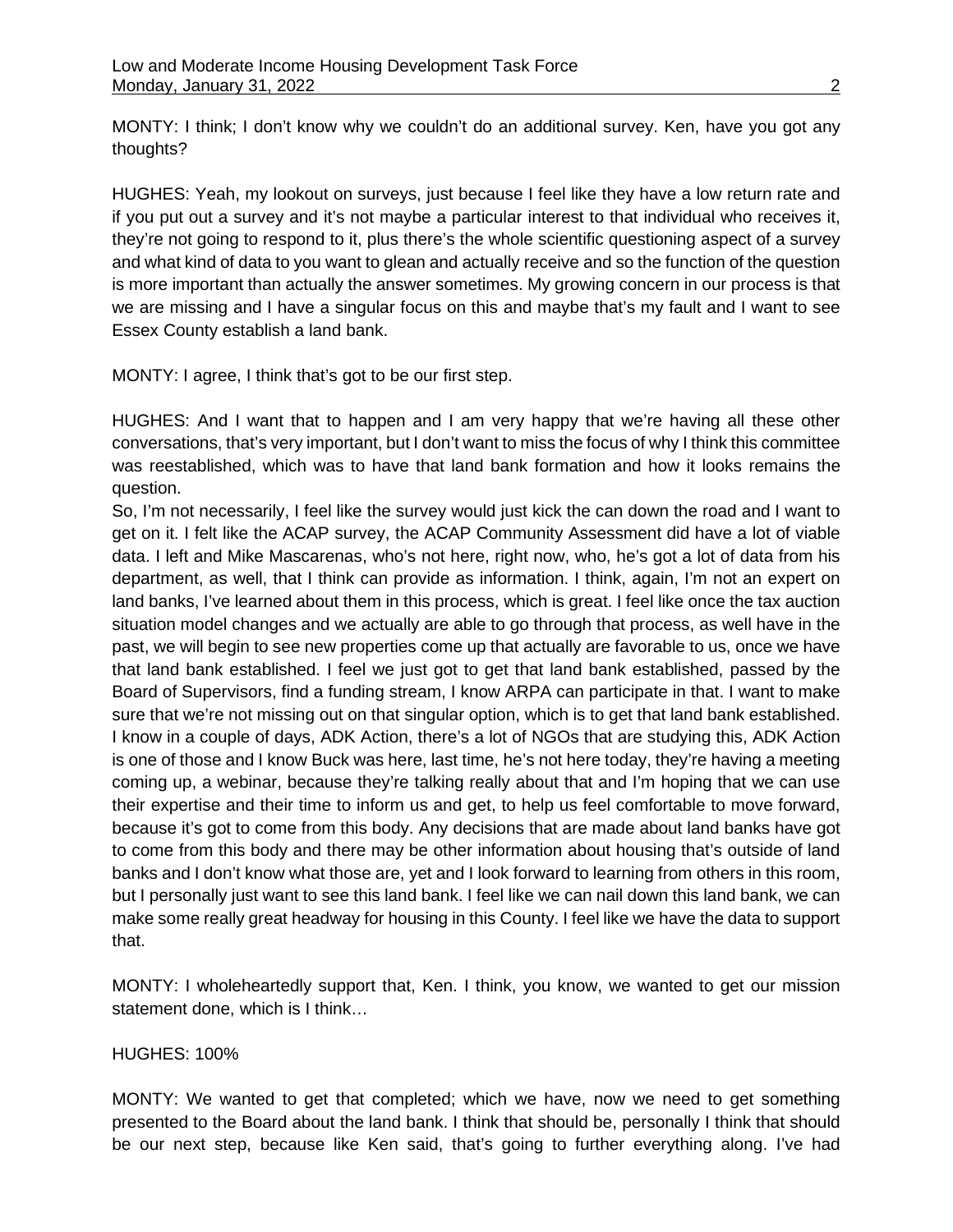conversations with Mark Hamilton from Clinton County, his suggestion is, we go at it on our own and Brittany kind of wants to see a three county land bank; which that does have a few advantages, but I see more roadblocks to multiple counties. I'd like to see us do it as a stand on our own, as Essex County land bank and I think once we get that established, Mark says, you're going to have better luck, frankly, the only benefit Essex County has to us, is the geographic size of the county and stuff and the whole is stronger when it comes to competing for dollars, yet any dollars out there, we might be lucky to get one in three years. If we're our own entity, we can apply every time for whatever money is there, doesn't mean we're going to get it, but we have the ability to be there as our own. Like Ken said, we also use ARPA funds, we've already had that approved, where we can use ARPA funds to get us established so we have some money there and we don't have to pull it out of tax dollars, it is tax dollars, but not directly from the county itself. So, my though is that we push forward in coming up with a presentation to the 18 members of this Board on forming that land bank for Essex County. From the information that's Ken's been involved more than I have in a lot of the conversations with other counties and stuff and we've gotten some great information from those counties and we pieced together pieces from each of those to fit our needs here in Essex County, my thoughts. Your thoughts?

DOTY: Mr. Chairman, I'm not on the Committee, so should I hold my questions to the end?

MONTY: No, absolutely not. You are on the Committee, Dina said.

DOTY: In any respect, can you outline a little bit about a land bank, because there's many different avenues of it? Is it vacant property that the County might own? Is it foreclosures? You know are you looking to setup policy in place for the County that outlines the different areas that you can grab land from?

MONTY: I think, my own thoughts are, that yes, land can be donated to the land bank. There are many avenues to get that land into it, but you talk to some of the communities that we've talked to, the primary focus is taking care of the zombie properties and picking up those that we're seeing.

HUGHES: And what a land bank can do, a land bank allows for that, it's a non-profit, a land bank is a non-profit, so it's outside, it's under the asepsis of the County, but it's their own non-profit. They actually have the ability to butt in line and pick up a property that is being foreclosed upon.

DOTY: So, then it's outside the County?

HUGHES: It is under the asepsis of the County, but it's its own non-profit, so they have their own rules and their own situation.

DOTY: I didn't ask the question, correctly, but that's kind of where I was going with it.

HUGHES: The County Board of Supervisors could, could appoint the members of that Board.

DOTY: So, basically this entity is just sponsoring the direction?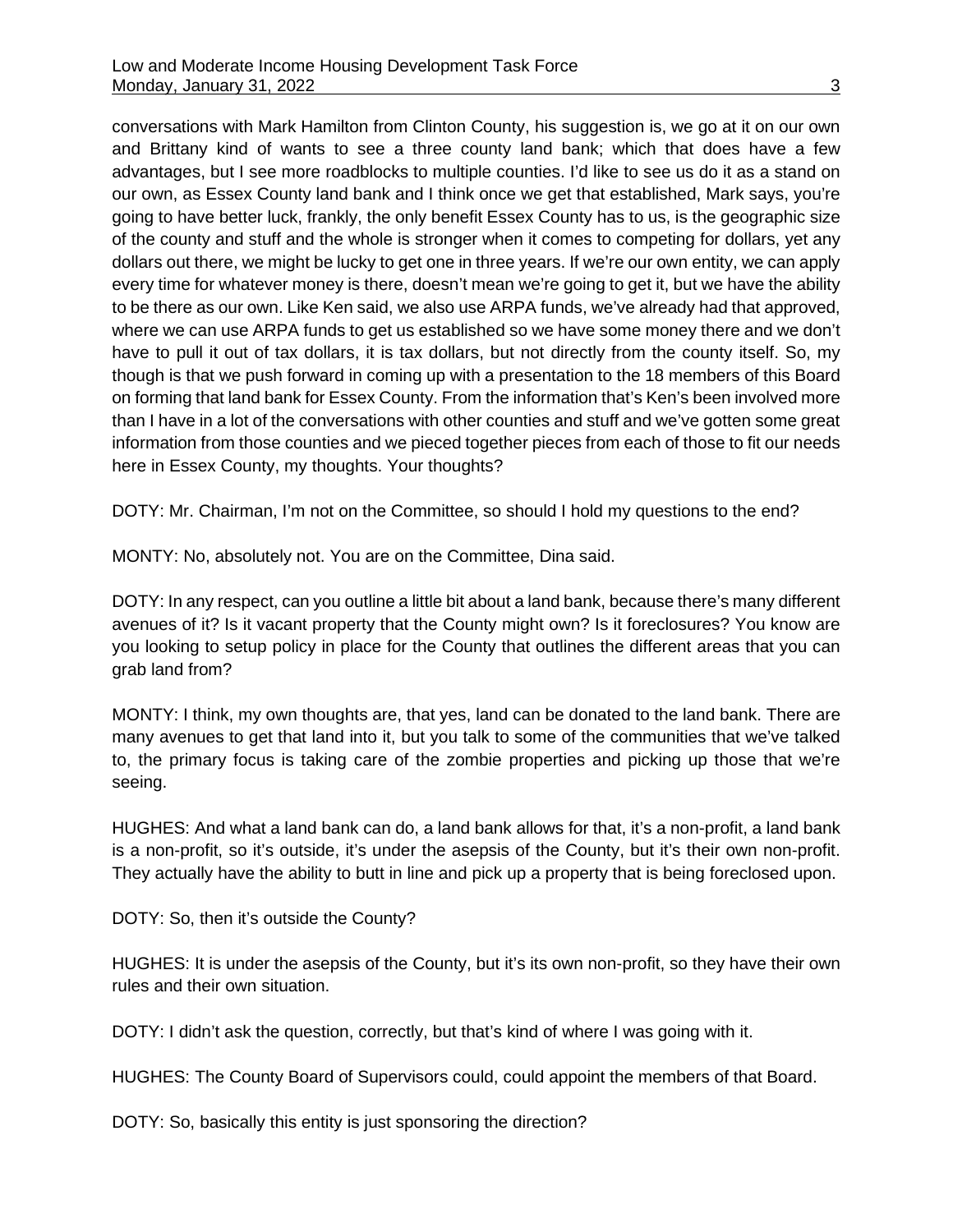HUGHES: That's correct, that's my understanding there's multiple ways that we can gather those properties, but it means that's there not this cyclical, somebody picks up cheap off the tax sale and then they do nothing with it and then it goes back to tax sale and it's just, we're going to break that cycle by putting in a bona fide non-profit organization, who's focused primarily on getting, to break to cycle and that's what this land bank, that's what these land banks have done in these rural settings and in urban settings, as well. We've talked to representatives from both sides of that aisle and they've met with success, it's not been easy, but it has been fruitful for that larger jurisdiction.

STANLEY: Ken, was that webinar or that zoom that you have, probably around October/November, recorded? Because that, with the counties that had those land banks, that actually gave me the most information that I've learned about anything talking to those.

HUGHES: I think it was.

MORSE: I think it was recorded.

STANLEY: Because that was really insightful to see what they had done and the one group had taken property taxes and had taken some very valuable properties that the land bank could look at first and be able to make money off, but at the same time making some money off some good properties, they were able to scoop up some of the properties that had nothing, so they could group them together and make really, really good properties out of something that was nothing, instead of recycling back on the tax sale.

HUGHES: Yeah

STANLEY: And that for me was a great starting point for me, watching that and listening to those.

HUGHES: I'll see if I can find that recording and shoot it off to the committee for review. There's a ton of positives, a tons of positives, but it's just a matter of getting informed and I think most of us in this room have never done it before, so we're all, kind of have that trepidation. ADK Action is actually spending time every week to study this, they have a great webinar, they have a great meeting coming up to talk about this. So, I think that we can use some of that NGO support to help educate us to support each other.

DOTY: Good idea.

MONTY: And one of the things that they talked about, again, is the zombie properties, per se and we had, we looked at it back in, I want to say it was November or December, we looked at some of the properties that Essex County had, the availability of some of them and there really was nothing that stood out that we could use, per se, some we could clean up, up nothing that we really could use to put on the market for sale and I think Covid has had an effect, because we haven't had a tax sale in, is it going to be three years, this year, if we don't have it? Because I think our last one was 2019, right before Covid, the spring of 2019 and we didn't have one 2020 and we didn't have one 2021. I believe the moratorium on foreclosure went off or is going off.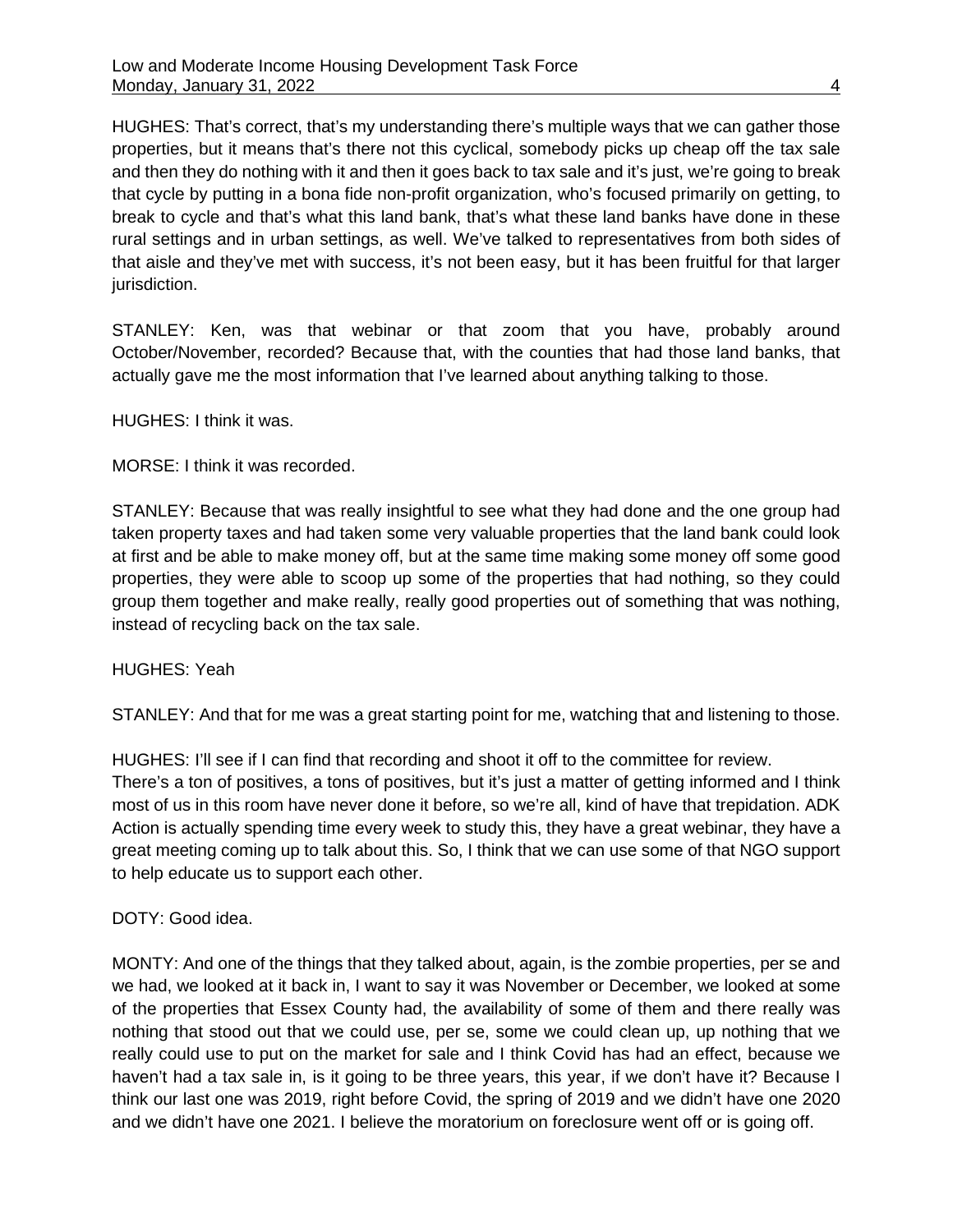HOLZER: I think it's supposed to this month.

MONTY: Which you never want to see anybody's property foreclosed on.

HUGHES: I just wanted to add one more point, the other good point about this is that not anybody can gain access to these homes that are part of a land bank. They're vetted through the land bank, they have to meet certain criteria, not second homeowners, not AirBnB'ers, etc., etc., etc. The land bank can really focus who will have the opportunity to even invest in that type of property, which is really positive, because there's a lot of people that live in our communities who can't afford housing for the cost that they are on the open market. The land bank will be able to offer at a significantly reduced price, what that price is, remains to be seen, but it's going to help people who want to be first time homebuyers and homebuyers to get into these homes that previously couldn't. The other thing is that, you're going to be able to use local contractors and local tradespeople to provide them with work to fix up properties, not all properties are teardowns.

#### MONTY: Right

HUGHES: Not all properties are, you know some of them just need a little TLC, once you have that TLC now you're got a beautiful house that was not there before and you've helped a local business to stay in business.

MONTY: And I think North Elba has got one going on similar, where they have the contractor come in and…

DOTY: Actually, Fawn Ridge is, will be started in the Spring, but the site development is just about done, but from what I know of the project, those units will be sold for cost and you know, that contract, again, no short term rentals, all the same kind of restrictions that you're talking about, but it will be the first time that units will be sold at cost and of course the challenge now is to build something at cost that is within, and that is a huge step for the builder to take to offer that.

MONTY: Absolutely, I know we've got a local contractor who is, has spoken about wanting to learn more about what we're looking at to provide these homes and stuff.

HUGHES: I've had people call me and what's the deal? I saw it in the newspaper, you know, Tim Rowland wrote a great article, I want to learn more about it, what do you say?

MONTY: Yeah

HUGHES: So, I said, we're holding, we don't know yet.

MONTY: But, I think, I think the first step we have to do is get the formation of the land bank, so we can move forward. I've had some great discussions on a lot of different avenues and stuff, which is important, but without the formation of the land bank and then we can firm everything up within that, once we form it.

HUGHES: And it may take an act of the legislature, as well, in Albany.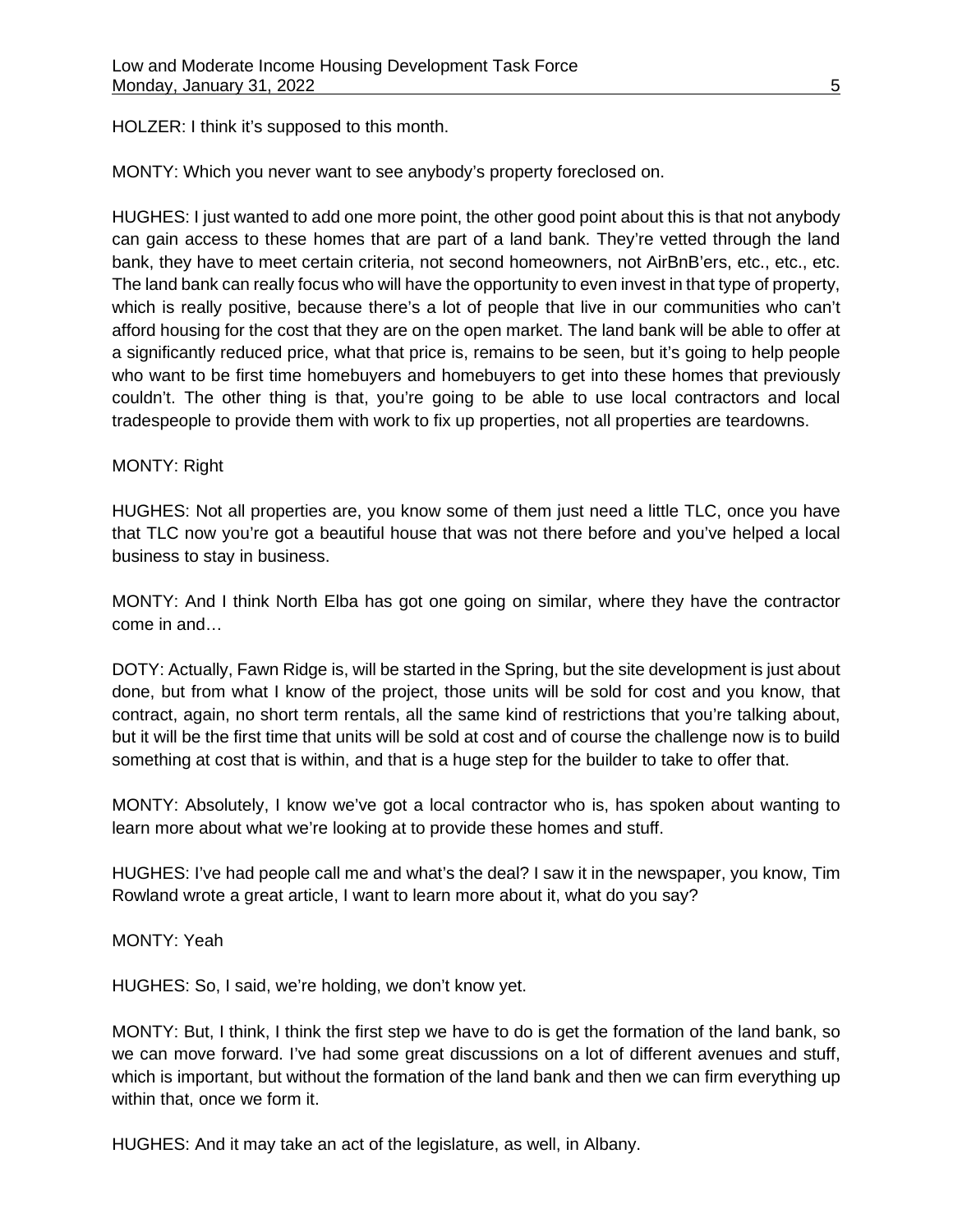#### MONTY: Yup

HUGHES: I know there are a certain number that are available, so once we approve it, as soon as we approve it, then I think it's got to go down to Albany.

MONTY: I think it's the Department of State.

HUGHES: Something like that, they have to approve it down there, because there's only a certain number of slots that are available throughout New York State for a land bank.

MONTY: And I do know that Charlie Philion, who heads CDBG, down there for the Office of State, is very much a proponent of land banks and wants to help us anyway he can and I think the last conversation I had, back in November, there's nine slots for land banks still open in New York State, but he said, even if those fill, he said, they weren't against going out and forming, allowing counties to form others.

HUGHES: If we were successful in this, I think, we would be the only land bank north of the thruway.

# MONTY: Right

HUGHES: To actually exist, we would be the only one in the North Country to actually exist. My trepidation about going with like, Franklin County, my understanding is Franklin County has been talking about this, but they've been talking about it for a long time, and just haven't pulled the trigger on it. So, maybe that's a conversation, once we get a land bank, maybe that is a conversation.

DOTY: Does the land bank have to be recognized by the Legislature?

MONTY: Yes

HUGHES: Yes

DOTY: Like a park district?

MONTY: Yes, and by recognizing us, it opens us up to more funding.

HOLZER: So, do we have any estimates of how much our all in is, would be on this, financially?

MONTY: Financially, well, you don't, well, that depends, Roy, because some counties, in our conversations, their county subsidizes it, it's a budget line item and stuff. Some counties they just try to recycle their money, so to speak. So, I think eventually, you know, depending on how much that we're willing to, or the County's willing to spend out of the APRA pot to get us off the ground; which I have had preliminary discussions with Shaun and Dan and Mike and they see this as a worthwhile endeavor, but we haven't really approached them with a dollar amount.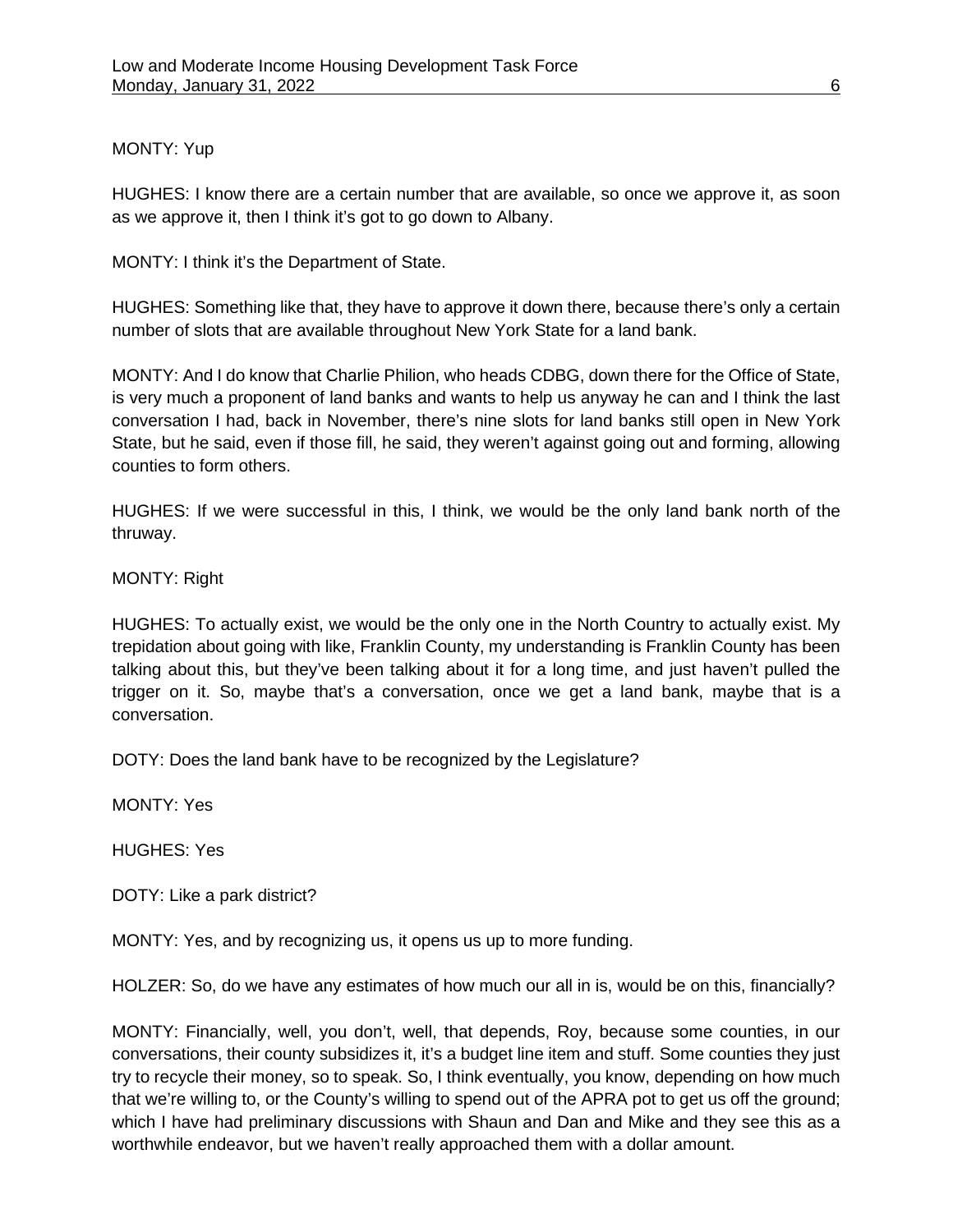HOLZER: So, logistically what we're talking about forming a land bank, was it everyone's idea of like contracting this out to like an organization like Bruce's or Adirondack Action or would we just going to make it a whole other new entity?

MONTY: I think and correct me if I'm wrong, Ken, I think our thought was, the County forms a land bank and then we get a non-for-profit to basically operate it for us.

HUGHES: Yes, whether it was a new established non-profit or one that currently existed.

MONTY: Exactly

HUGHES: But, that non-profit could potentially use county employees.

MONTY: Right

HUGHES: To help offset some of the work.

MONTY: Yeah, that's how it was explained to us.

HUGHES: That's a great question.

HOLZER: That's going to be in the survey, Ken.

HUGHES: But, that is a great question that has not been worked out. What does the executive action of this program look like; right? And what's the seed money? I hope it is seed money that becomes a self-perpetuating revenue generator, you know through the sale and back and forth and like that, that doesn't cost the taxpayers a dollar, at all, I hope that they can generate their own revenue.

MONTY: And you can donate your County ARPA back to our organization.

HOLZER: You're talking to Ken; I'm assuming (laughter).

MONTY: So, I really think our first step is getting this in front of the 18 supervisors and with a plan to form this land bank, with suggestions, obviously, we'll have to do a lot more in-depth language in it, but I think we need to get it in front of the Board so that they can ask any questions and foster any responses that they may have, that's my thinking.

HUGHES: I really believe we want to work with ADK Action on that. I think they have become that real expert, the non-governmental expert on that and I'm sorry that you can't make that webinar that they have coming up, but I think that we let them know that we want to work with them and have them help.

MONTY: Right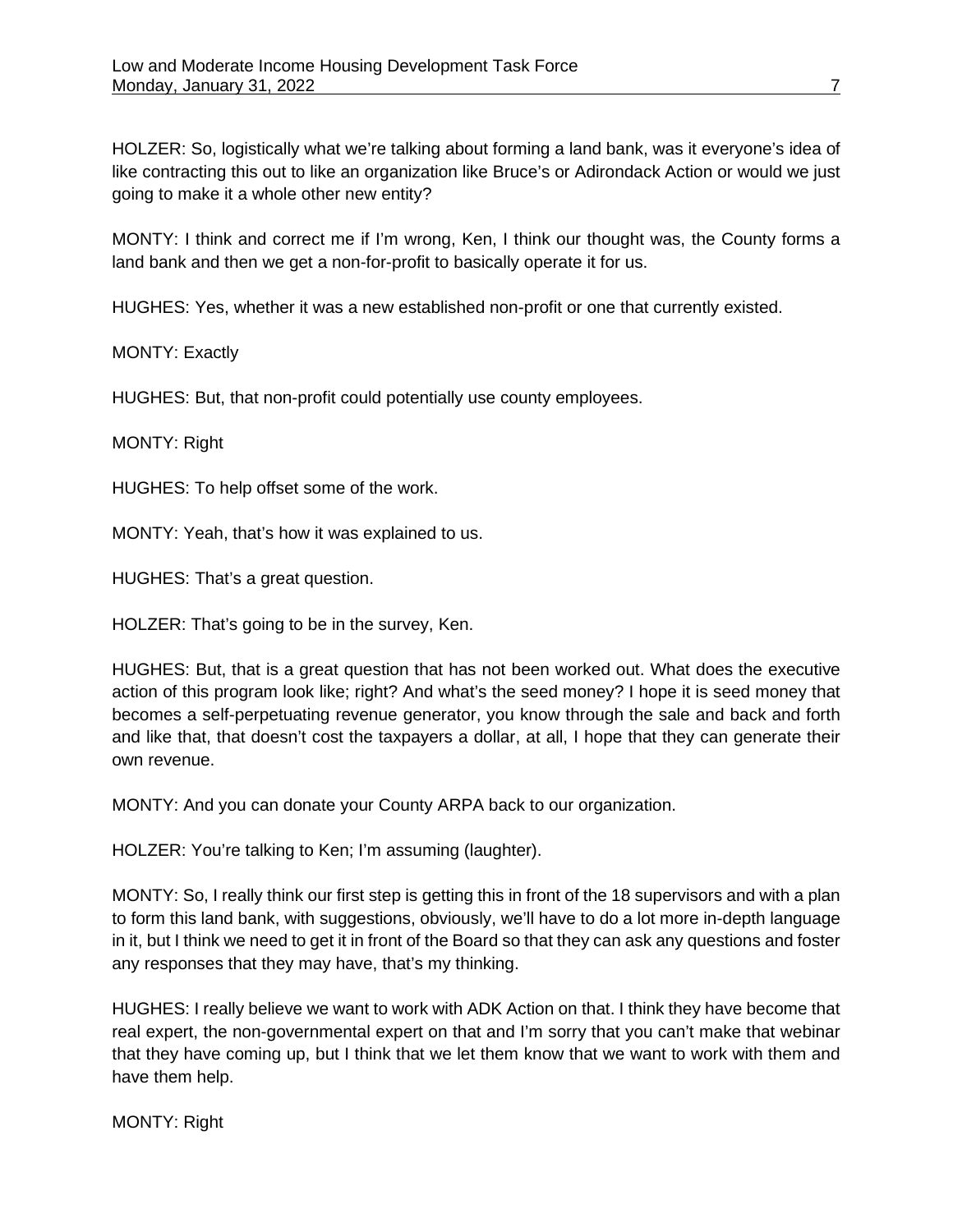HUGHES: We, they can probably do a lot of the heavy lifting for us and then we as a Committee take a look at it and verify that we like it and then once the committee approves it, then we can bring it up to the Full Board.

MONTY: Right, I don't disagree, but I want us to make sure that they know we're looking at a sole entity.

HUGHES: Yeah, we just tell them that.

MONTY: Yeah, that we're not looking to form with two other counties.

HOLZER: Yeah, wasn't there someone from the State pushing us for the Clinton, Franklin, Essex concept?

MONTY: Not that I am aware of, Buck mentioned something about it, but I don't think anybody's pushing for it.

HUGHES: The only push I received was from Brittany Christianson, the Executive Director and she was like, you guys can do a Franklin, Essex and I said, yeah, it would be great, because you could then have the headquarters in Saranac Lake, awesome, how great would that be.

HOLZER: Yeah, some of the other joint projects we're doing is kind of lost and Essex is already paying their lion's share.

MONTY: And Clinton County doesn't necessarily like to fund projects and that was all and that's what Mark Hamilton told me and he's the Head of the Plattsburgh Housing Authority and he's dealt with them and he said, frankly, I understand why they want you, but you're better off going by yourself.

HUGHES: We have the right people at the table with the right energy, we have the right support and I think we can really knock it out of the park.

STANLEY: And I think when you start adding in the other two counties, you start adding in a lot more different mindsets and it starts slowing it down.

HUGHES: More bureaucracy and more opinions and I'm all for opinions and diversity, don't get me wrong, I think we have a great amount of diversity here.

HOLZER: Except for surveys.

HUGHES: Except for surveys.

MONTY: And I think the logistics of the three counties, Franklin County's logistics and demographics are similar to ours, but not Clinton County's, not Clinton County's, so maybe two, but I'd really like to see us and again, this is just my opinion, it's going to be a recommendation from this Body, whether we go single or we try to go into a partnership.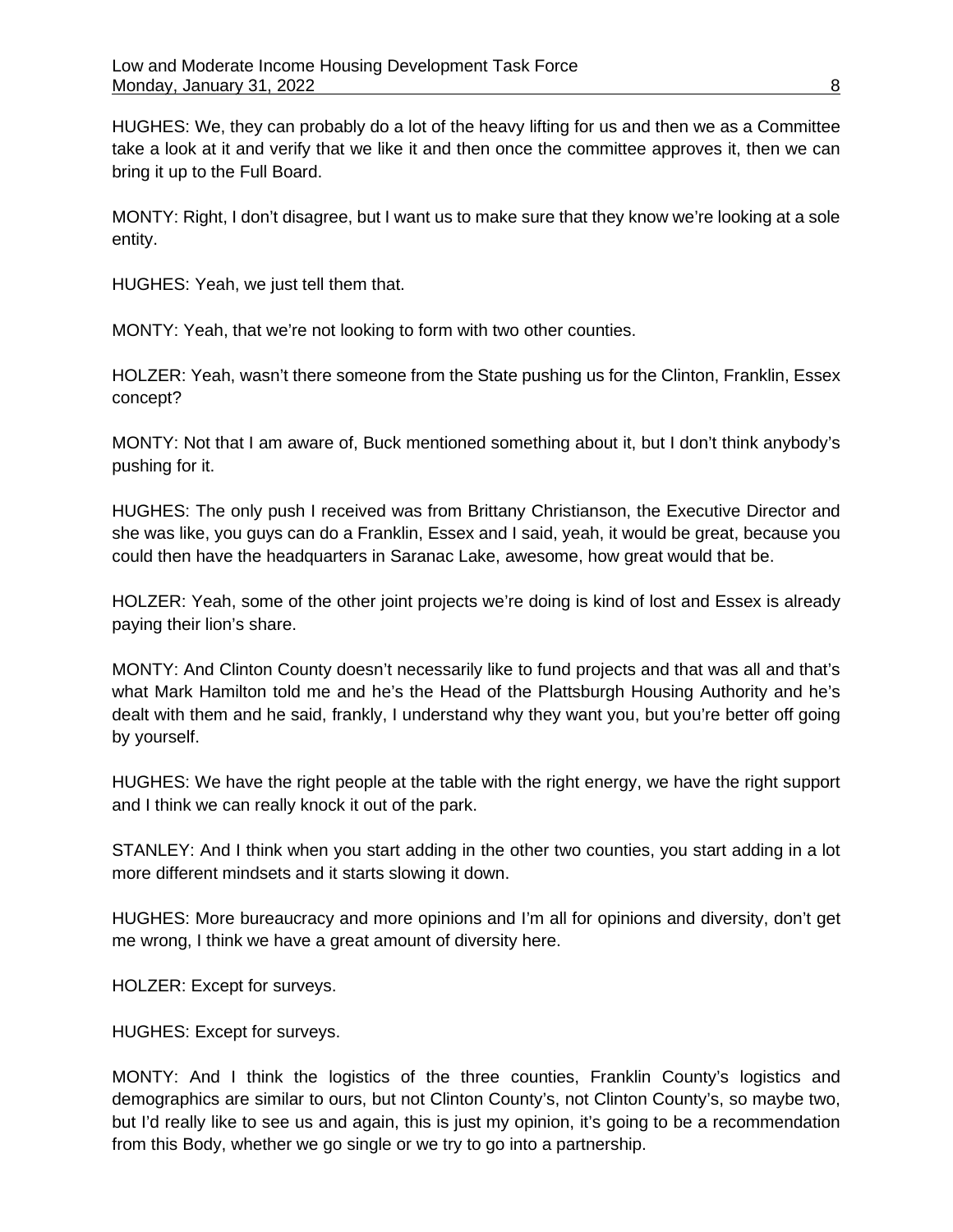HUGHES: So, can I recommend next steps for this land bank discussion?

MONTY: Absolutely.

HUGHES: So, we have that, that meeting that's taking place with ADK Action is coming.

MONTY: Yup

HUGHES: Get some information, get some feedback from them and let them know our interest in working with them. Let them know that we're earnest in our desires to get language together that we can present back to this committee for scrutinization and debate and then let this committee have that conversation, hopefully next month and then once this committee's prepared and happy with what that language is, then maybe bring something to the Full Board in March or April, once it's been reviewed by you and Dan Palmer, Dan Manning and anybody else and then once we get it done, then we can start developing.

MONTY: Right, Meg, have you gotten anything? Any questions or anything?

WOOD: I don't have any questions right now, but I personally, I think, Essex County working on their own is a good idea. I agree with what you said, about spreading it out and we just get swallowed up by the mechanisms and the processes and not getting anything done. I think it's a great thing to do, I know in Schroon, housing is just impossible.

HUGHES: Yup

WOOD: So, you can't attract anything, is you don't have housing and the short term process is really working against anything.

MONTY: Absolutely, absolutely and then throw Covid on top of it.

WOOD: Right

MONTY: It's really made it difficult. Hi, Michael.

MASCARENAS: Hello, how are you guys?

MONTY: Good, we were just discussing the mission statement that was sent out, then basically talking now about land banks and we really want to, I think that should be our next step, is getting all the information together to present to the Board pertaining to an Essex County land bank and the general consensus, I'm hearing from the group is that a singular land bank instead of going with Clinton and Franklin County is the direction that we would like to proceed in.

MASCARENAS: I'm with you 100% on that. It would over complicate things, the funding mechanisms become complicated, the choices and decisions that get made become convoluted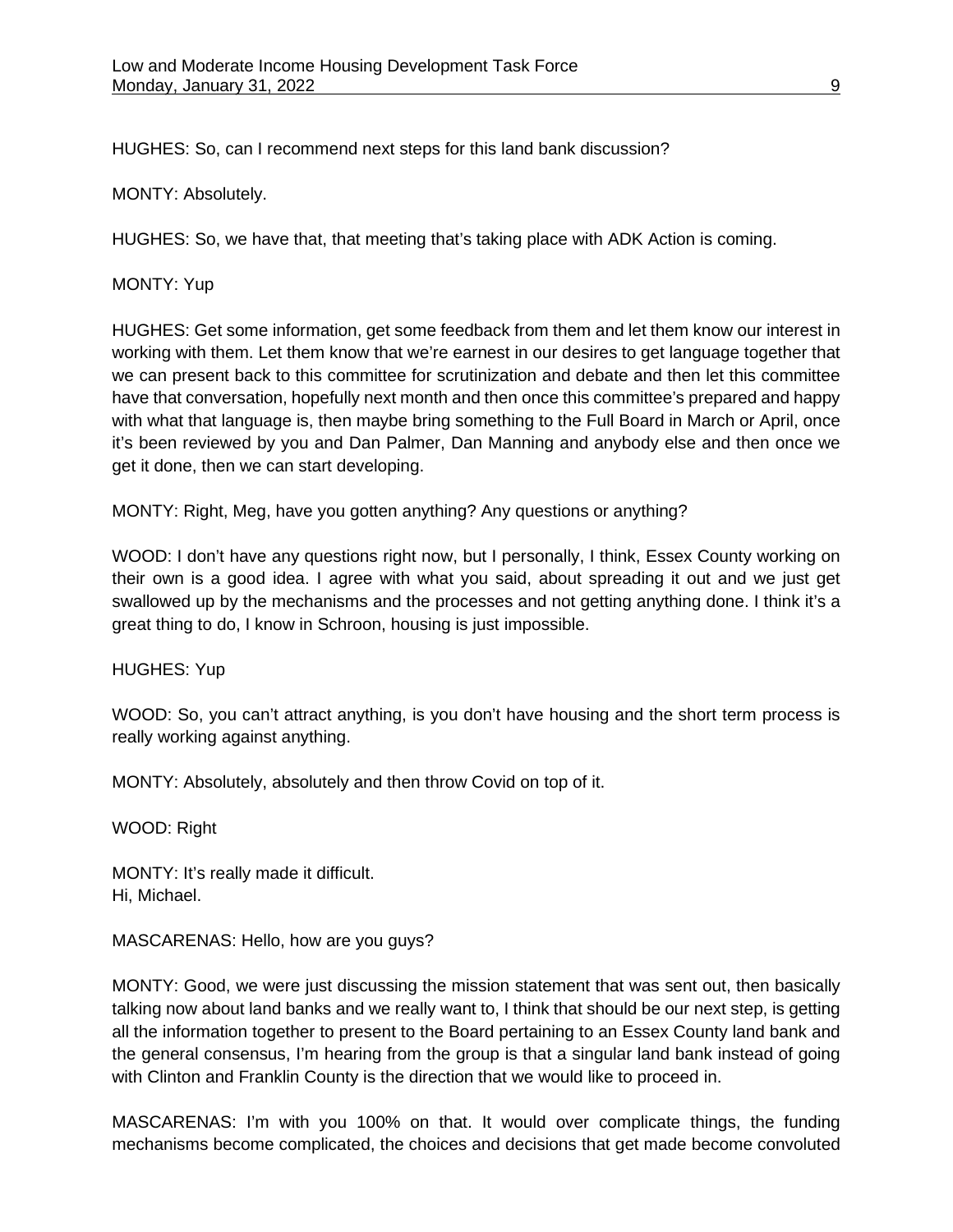and questionable, long term, you know at least if we can remain in control of how that looks, because it also gives us the opportunity to put the brakes on something that might not be working over-time.

MONTY: Right

MASCARENAS: So, I'm with you on that 100%.

MONTY: Bruce, you've been sitting here quietly, as well.

MISARSKI: Um, so we'll go through this ADK Action meeting. It seems like they want to have the regional discussion and then, you know, and I don't think they have any clear direction on where they're going on their land bank discussion, they just want to, I think, just be, you know the person that would bring those groups together and hope that there would be some regional solution. I'm not sure we're going to get a lot of, other than that, I'm not sure how much information we're going to get out of it. I think we're way ahead of anything that anybody else at that table is going to bring, but we'll see.

So, then you brought up a great point, so if we're going to bring this to the Board and if I was a Board member, I would want to know the budget, obviously. Where's the money coming from? The governments; right? So, we haven't really talked about, if we do this, what it's going to look like? You know, how are we going to set the Board? The question about who's going to run it? Is it going to be a County employee? Is it going to, could it be an employee of the non-for-profit that we're creating? Would it be a contract agency, like mine, that would sign a contract with a land bank to the work? I would think that the Board would want to know all those things and the funding mechanism going forward; right? Because, ARPA's a one shot deal, we pump a little money into it, eventually all that money's going to be gone. We know that most land banks lose money and so we need to be thoughtful on how we're going play this out and who's going to play for it. So, I think we still, I don't think we're ready quite yet to bring this to the Board, but I guess those would be the conversations we should be having in the near future, as we develop that.

And I just wanted to go back to the housing study, stuff for a second, because, no, at the Board level, I don't know of any housing study that happens. It just doesn't happen. The County doesn't really, this is the first time the County has really, I've seen, taken a real interest in housing, so this is new for everybody, having spent a cent on it, at the county level. So, and studies are expensive and takes a lot of manpower, so if you want to do that then call me up, I guess.

HOLZER: The only reason I was really advocating the survey study type concept was, as you know, full well, that in order to get any kind of State or Federal funding you always have to refer to these studies in order to justify them giving you any real funds. That's the only thing.

#### MISARSKI: Absolutely.

HOLZER: I totally understand where Ken was coming from, but I just though a real document as we're writing our grants that we can refer to.

MISARSKI: So, Wednesday I've got a meeting and Anna's going to join me and I invited Ken with a market analysis that does specially housing related studies, just to see if we can get a quick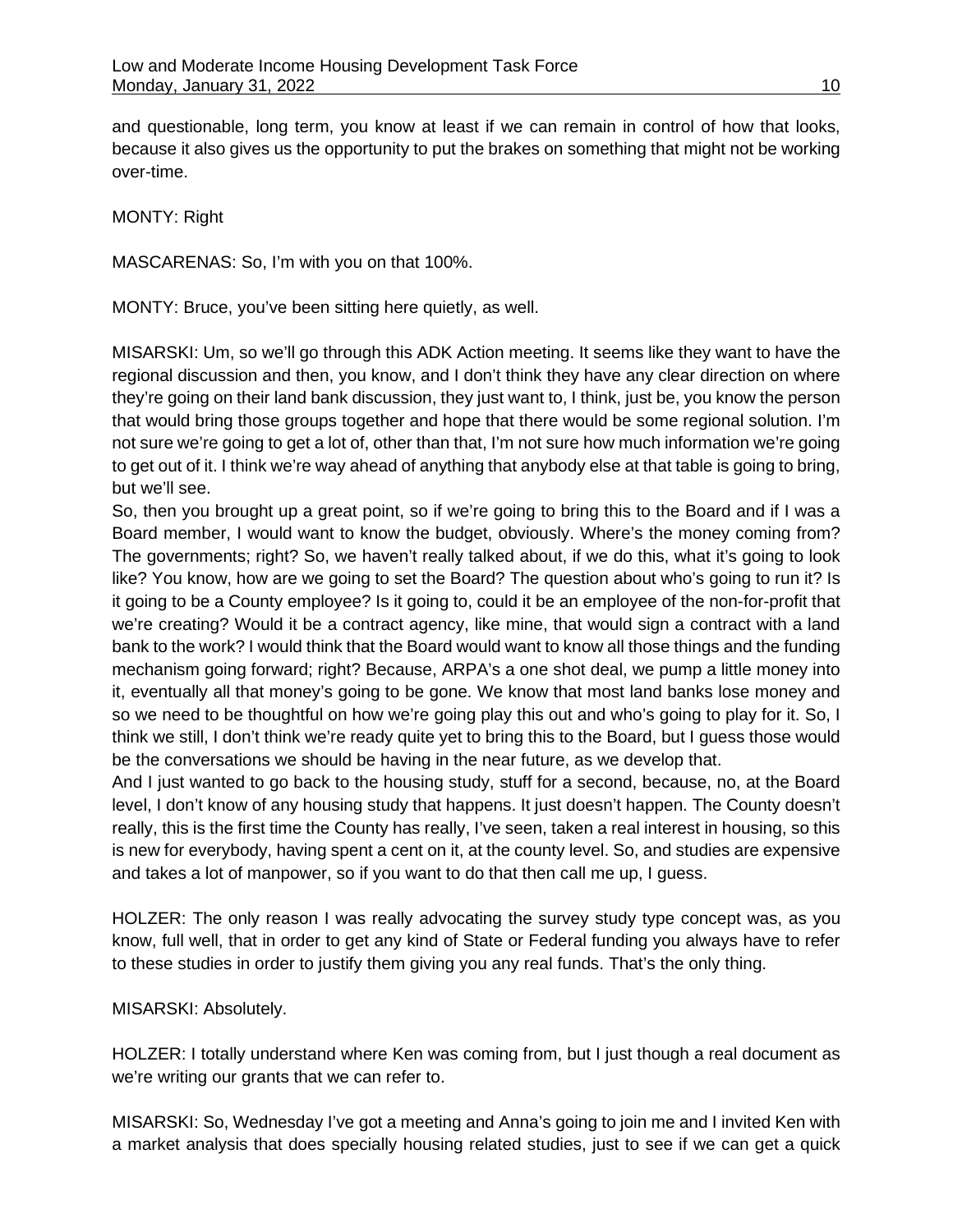and dirty, it's mostly desk auditing, so this doesn't go out to residents, but it leaves a census market, market data. So, we can get a quick and fresh snapshot of the housing picture, because we haven't really done this since Covid and so much has happened in the last three years, that we don't really, the census isn't catching it. The census was really just a basic head count this last time and so there's not a lot of information in the census. I don't know if, I'm bringing Anna along, because hopefully we can use some of her money out of her budget to spend on it. HAPEC would gladly put money into it, because we use this stuff.

#### HOLZER: How much do you think?

MISARASKI: I'll let you know, I think it should be under a \$1,000.00, to get a quick and dirty, just current information, because it's time consuming, we can all go and look this stuff up, it's just very time consuming, as Mike knows, digging into census and it made it more complicated, it's not easier, it's more complicated now than it ever was. So, maybe hiring a professional that can bang it out for not too much, might be a way to solve that piece for us, just to and then as most people know and we've done this in Jim's town, as when a town wants to do a housing project, that's when we dig in, the town asks us, then the non-for-profit has an interest in your town and what we're doing and then we do have to a study and we would go bang on doors and do that sort of stuff, but nobody's doing, it doesn't have to happen routinely unless there's a funding mechanism that we're chasing and then we would go for the studies.

MONTY: My concern about census data, is the accuracy of it; which is, what I am reading, isn't very accurate.

MASCARENAS: If I could just propose one thing, I, you know, Bruce brought up a lot of really good points in terms of governments and those types of things. The County is likely going to have a tax sale at some point this year. The moratorium has been lifted eviction, which has kind of given the County the permission to move forward with some of those unpaid taxes. I don't want to miss those opportunities. What I would like to do and I think we talked about this early on, and maybe working in baby steps toward the greater land bank that we may do long term. I would like to look at the problem of blight and I think we can do that very easily without establishing a land bank, right today; right? As we continue to work on governments and continue to test and run essential pilot on what's the need and what are we looking at here. If we look at that tax sale and we ask the Board to budget a one-time pilot of \$80,000.00 to \$100,000.00 and we met with those individual, via zoom, they seemed to talk about, that was about their budget limit on when they did removals on an annual basis; right? If we could take those tax sales, look at those homes that are perpetually coming up, year after year after year, we're not making money off them anyway. It's a big misnomer, people aren't paying their taxes, that's why we're getting them; okay? So, it's a big misnomer that we're getting something on that. If we can get some of those homes on the ground, make them more attractive, I think we would be getting somewhere just dealing with the blight, but to try to, we may have two tax sales this year, according to Mr. Diskin, provided that everything works out. So, to miss those, to me, would be a mistake, miss that opportunity, I think if we have some basic pilot, where we at least starting dealing with the blight while we worked on a larger project, which could ultimately lead to land bank, maybe that would be the smarter way to go. I think Mr. Hughes brought it up early on, let's take this in pieces, we don't have to eat it all at once, but let's look at this in pieces and do what we know we can do and I think that's a doable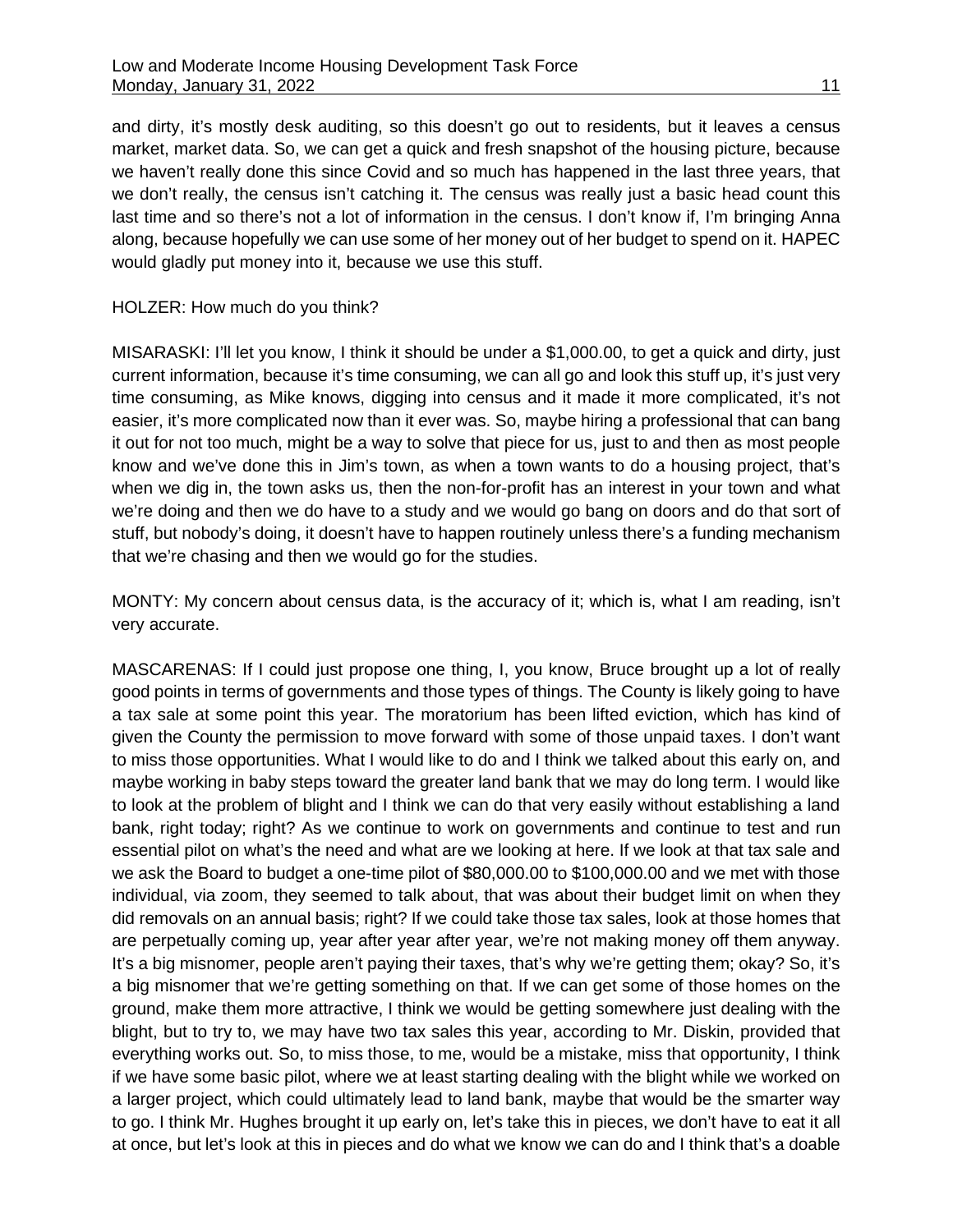action to deal with some problems and show the Board that we're moving forward, because our hamlets are where these homes are; right? We know that's where these homes are, we've had this discussion. Affordable housing is going to be in our hamlets, that's where it is, that's our cities, that's what we are available to us as communities. You know the APA restricts us outside those hamlet areas with really doing anything with affordable housing, so these things we know. We know them to be true, it doesn't take a lot of research. We see these homes perpetually coming up, we can see them every year in our flyer. We know why; right? Somebody is outside buying them, they're not paying taxes for the next three or four years and then they're going back on. That's what we see happen. So, I think if we could ask the Board for a one-time incentive, \$80,000.00 - \$100,000.00, try to get 4 or 5, 6 of these units down, I think we would be getting somewhere without a lot of investment.

HUGHES: And to support that, I would like to propose that if you, these 3,5,6 units that you're talking about, let's choose some really easy properties and you have degrees of difficulties; right? In terms of properties. We don't need to choose a really difficult property, is there a low hanging fruit property where we could really have a quick turnaround for not a lot of investment and really get it to where it needs to be and then get a family into that home that is at least the criteria that we've created or has been created and get some success under our feet and I believe we have that success, because of that quick low hanging fruit and we are going to feel more comfortable in our decision making process, especially when it comes to all those really great questions that you just asked, super good, I wrote it down, Bruce's questions, because I got to get it with the transcript, so I wrote it down, but those are amazing questions that have to be answered and if we can those questions using those easy properties, if there is such a thing as an easy property. I think we'll feel more comfortable. We won't be walking through the dark with a flashlight one foot in front us, we'll actually be able to pick up a flashlight and see a little bit further down the road and we'll feel better about it, we'll feel better about the money and then the next thing you know, hey, we've got a really good process going.

STANLEY: Now, is your thought with that cherry picking, some property before the tax sale actually happens, like they were discussing?

MASCARENAS: Yeah, I think that's exactly what we would do. We've got code enforcement that works right here at the County. So, once those properties were ours, we could send our code person to those properties that we ask you about, Mr. Stanley. So, you know properties in your town, and you say, well this one's just terrible, I don't know if it's habitual, can you send in and see what's going on with it. We could have Seth do a quick once over and see what's going on there and if it's fixable, if you feel it's sellable, it's sellable, but if we feel like it needs to come down, it needs to come down, maybe that's one of them that goes into the recommendation for the committee. So, yeah, we would absolutely cherry pick them and get them out of the tax sale, based on condition, based on how poor condition they're in, probably more than anything, because, as they were saying and there are things that you don't, there's about 3 or 4 properties that make all your money in the tax sale; right? You don't want to give those to the land bank, because they're trying to recoup their taxes lost on those type of things, so it makes sense, but yeah, that is what I propose we do.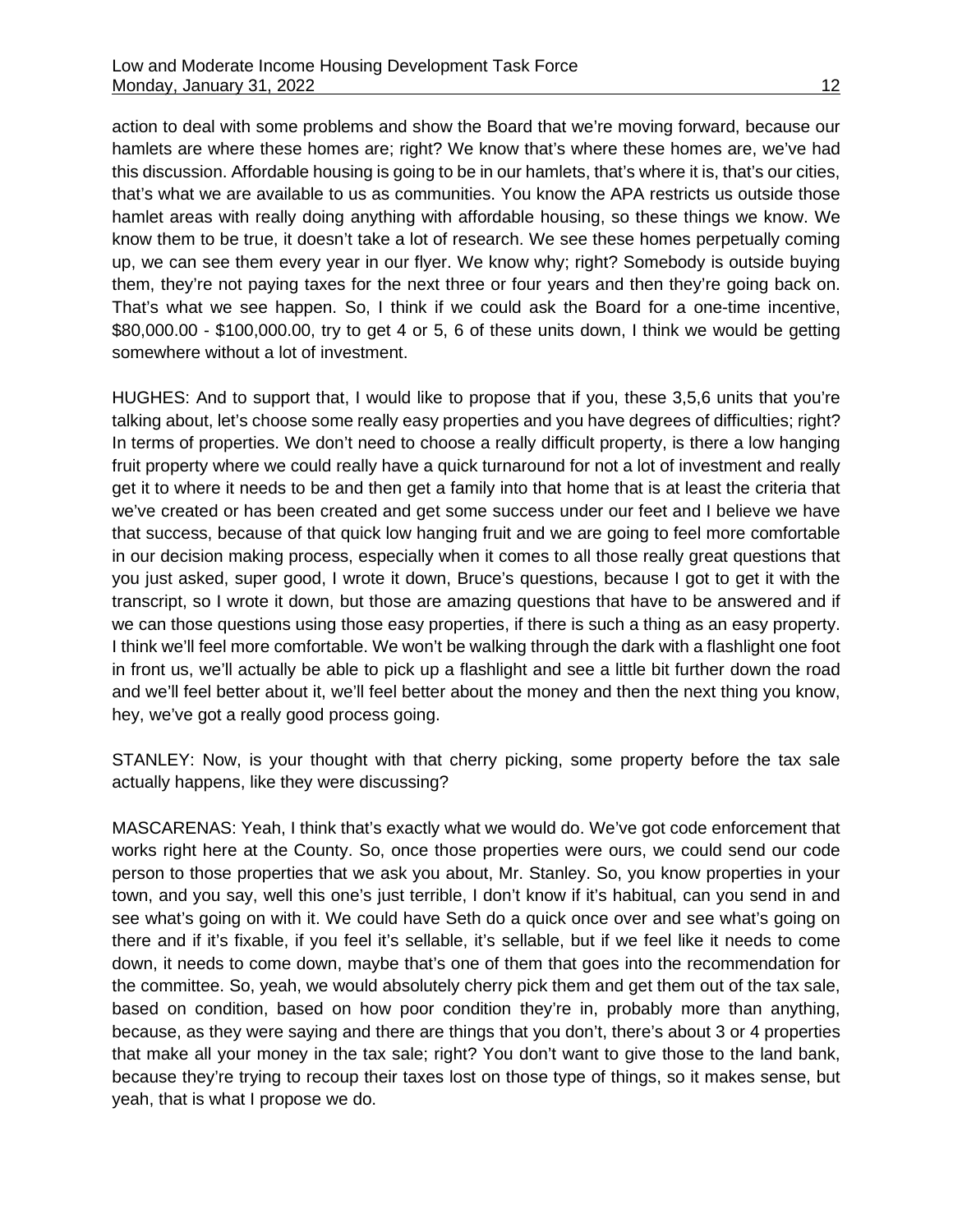STANLEY: Now is there a list of those properties that we could get information from, ahead of time, so we sort of know which one we can get recommendations. We have three hamlets, so.

MASCARENAS: Yeah, you do. Mr. Diskin would have every property that is delinquent, so we could get that list. Likely, it won't become final until they have, I forgot how many days to pay their taxes, once the letters go out to the individuals, he would be better to ask about that, but I can certainly ask him for you.

MONTY: And I think along with that, any properties that we're looking at, should have the potential for a resale, if we're going to clean them up, not just because, like we had those 6 properties, that we had, that we looked at.

HUGHES: Absolutely, that's where you make your money on the resale.

MASCARENAS: And we should bring in probably, Mr. Manning and Mr. Tedford was helping us a little bit, just before he left. I don't know if you guys are familiar, Detroit kind of did something similar to what we're talking about, just on the peripheral, where they put conditions on sales.

MONTY: Right, because you look…

MASCARENAS: So, we look and say we'll demo the place or you can have this place for X amount of dollars which is the condition of the sale, this is what you've got to do with the property, you got to live there for X amount of years and it's been pretty successful in Detroit.

HUGHES: I think a land bank allows you to do that.

# MASCARENAS: Yeah

DOTY: The problem certainly isn't the will and the energy of this group to make this land bank happen. I think the determining factor is going to be, like Bruce was referring to, where we come in the last three years, as far as, qualifying people and the circumstances that they're under and the type of families you want to get into these homes. Habitat for Humanity failed because of qualifications, finding the families that can qualify to stay in these places without subsidy. So, there's a couple of different avenues that we have to look at with this land bank and one might be trying to take care of these type of families that are still going to need to subsidy, even though we're all doing the job that makes us feel good, warm and fuzzy and all, it's still got to work. So, I believe setting the parameters will be imperative to this whole system working. You may find yourself with 2 dozen foreclosure lots and ready to go in 5 years' time and the people that really need to get in there would never be able to sustain staying there. So, it's a double edged sward. I still believe subsidy is going to have to accompany this land bank program anyway you look at it and in my view, the fastest moving money in this State right now is under the auspices of economic development. So, if we can get that land bank nomenclature, if you will, I believe the State of New York will recognize this and funnel some money to help make it work.

HUGHES: And I think the great news is we have 15 or 16 different examples already in place, working examples, today of exactly what you're talking about. The desire of other land banks to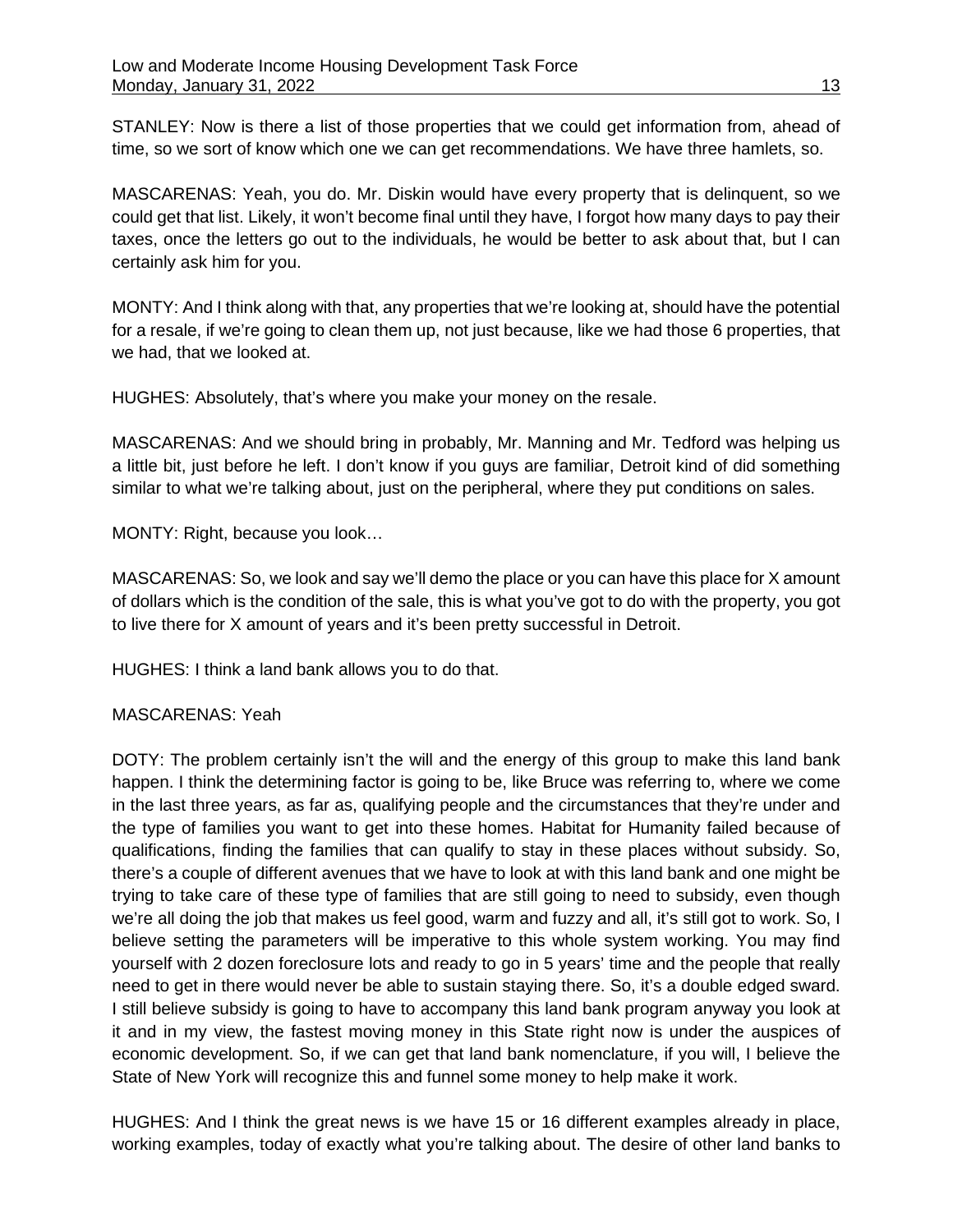support our effort has just been incredible. I mean they were knocking on my door, you know, after I knocked on their door once and they kept knocking and knocking and said we want to help you, we want to help you, so they've got it. It's practice, it's not just theory, it's practice and so I think we can absolutely can bend and lean on those other organizations to give that language that we can then use and tailor to our specific Essex County needs to then more forward.

DOTY: The devil is going to be in the details.

HUGHES: It always is, absolutely.

MONTY: Alright, tasks for the next meeting?

HUGHES: I'll certainly participate in talking to ADK Action situation, that will be good.

MONTY: Yeah

HUGHES: I don't think Roy's wrong about data and I know you provided a bunch of great data and ACAP provided a bunch great data. There is a lot of data in there, so what data is actually important to bring back to this committee to say, here's the data that supports why we should do the land bank, starting with Bruce's questions. I think we have to start answering those questions right away, those are fabulous questions, that was a lightbulb moment for me today.

MISARSKI: I'm thinking with current data, the biggest action seems to be, because housing or structures in Essex County is a huge number of second homes, vacation homes, so when we look at census data, it's something like 20%, 30%, 40% of the housing units are secondary homes. So, there's been a lot of change in that that I am really curious about. Those secondary homes now become primary homes.

MONTY: But, then you get into the logistics of that, though, too. There may be more secondary homes in Lake Placid, Wilmington, maybe Essex, you get smaller communities like Moriah, Lewis, some of these smaller ones, those aren't secondary homes, these are working class people working.

MASCARENAS: It depends on where you are, it does.

MONTY: It depends on the community that you live within.

MISARSKI: I think we've seen a lot of change though in the last three years.

MASCARENAS: But, going back to Detroit and when Detroit makes that sale, they're giving people property for like \$500.00 and part of the condition of that was it had to be a primary residence.

MONTY: Right

MASCARENAS: It couldn't a secondary home, so again, it's about determining those parameters.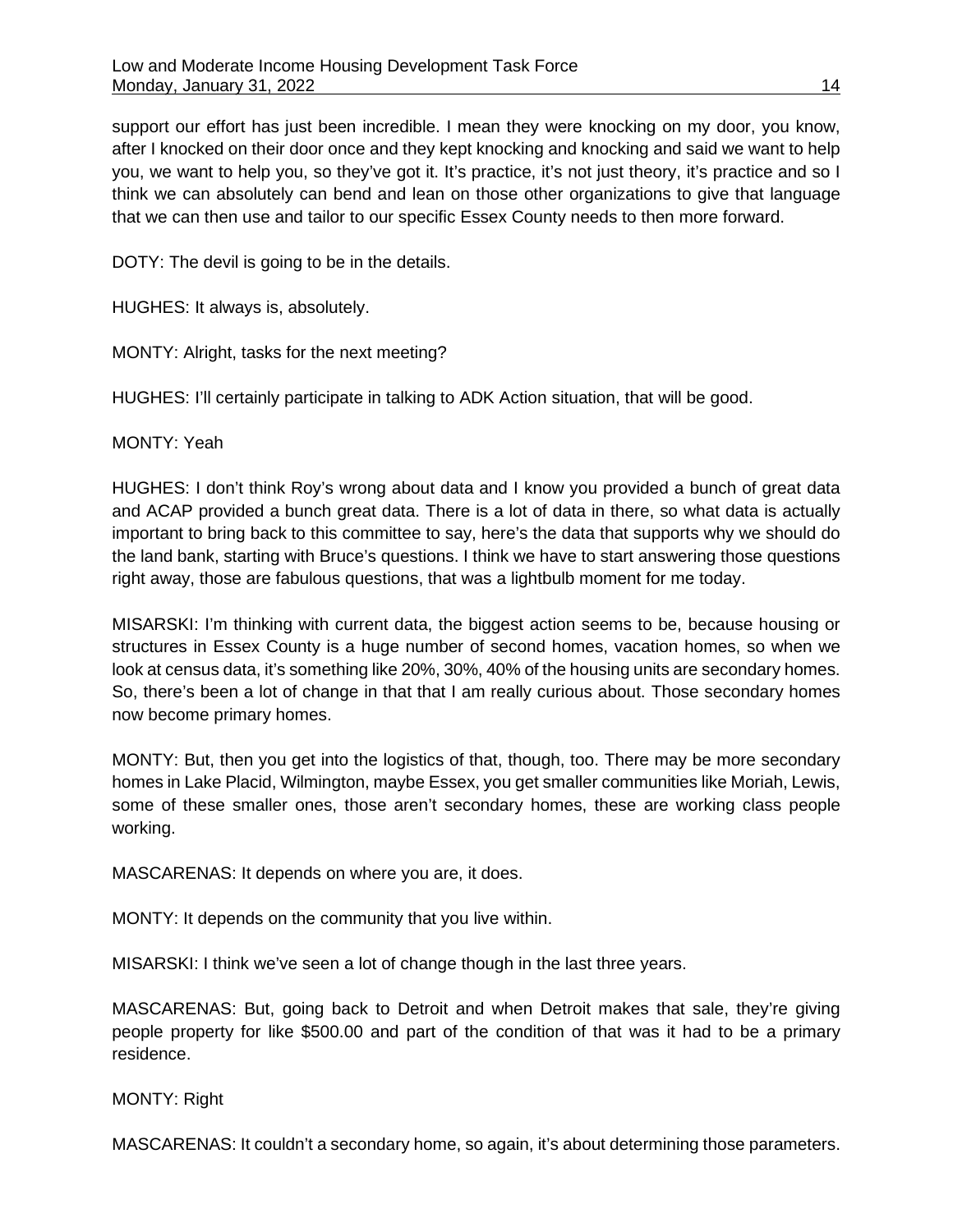# MONTY: Exactly

MASCARENAS: As a group, for a task, I think what we need to decide as a group is how do we want to approach it? Do we want to hand the Board a total package that is a land bank and deliver that or do we want to take bits and pieces and be working towards a land bank? I think we've got to decide that, rather quickly, you know in terms of how we want to proceed as a group. Because one could take a very long time and get bogged down in red tape and one we could be trying to take bits and pieces of this how we go and see what, and have time to really develop something thoughtful.

HUGHES: Do we have the same authority to get properties from tax sale without the land bank established?

MASCARENAS: Absolutely

MONTY: Absolutely

MASCARENAS: Absolutely, we don't need the land bank, they're our property.

MONTY: They just stay with the County. So, maybe we should move forward with Mike's thought of getting some money to, while we're working on the secondary piece, which is the land bank, itself, try to get some funding to take care of some of these blight properties. Blight properties that would be worthy of a home being put on it or being fixed. I mean that place in Lewis, that's basically worthless, because it's a conservation easement on it.

HUGHES: For me, as long as we're staying true to our mission, as long as we're meeting the needs of people in Essex County we want to own a home and as long as we're moving forward toward that ultimate goal of a land bank, I am happy with the process.

MASCARENAS: Yeah, part of it is making our communities more attractive to those that may want to move here.

HUGHES: Of course.

MASCARENAS: And the blight is absolutely going to help with that mission. I think anything would come through this committee, first, for approval and then go to Full Board for full approval, just like anything else. So, you know, I think it would be a good process in dealing with some of our blight.

STANLEY: I don't think to hurts to have an overall vision, like an end game, like a final goal and have goals that we can actually meet along the way to show that we're actually moving towards that overall goal.

DOTY: A business plan.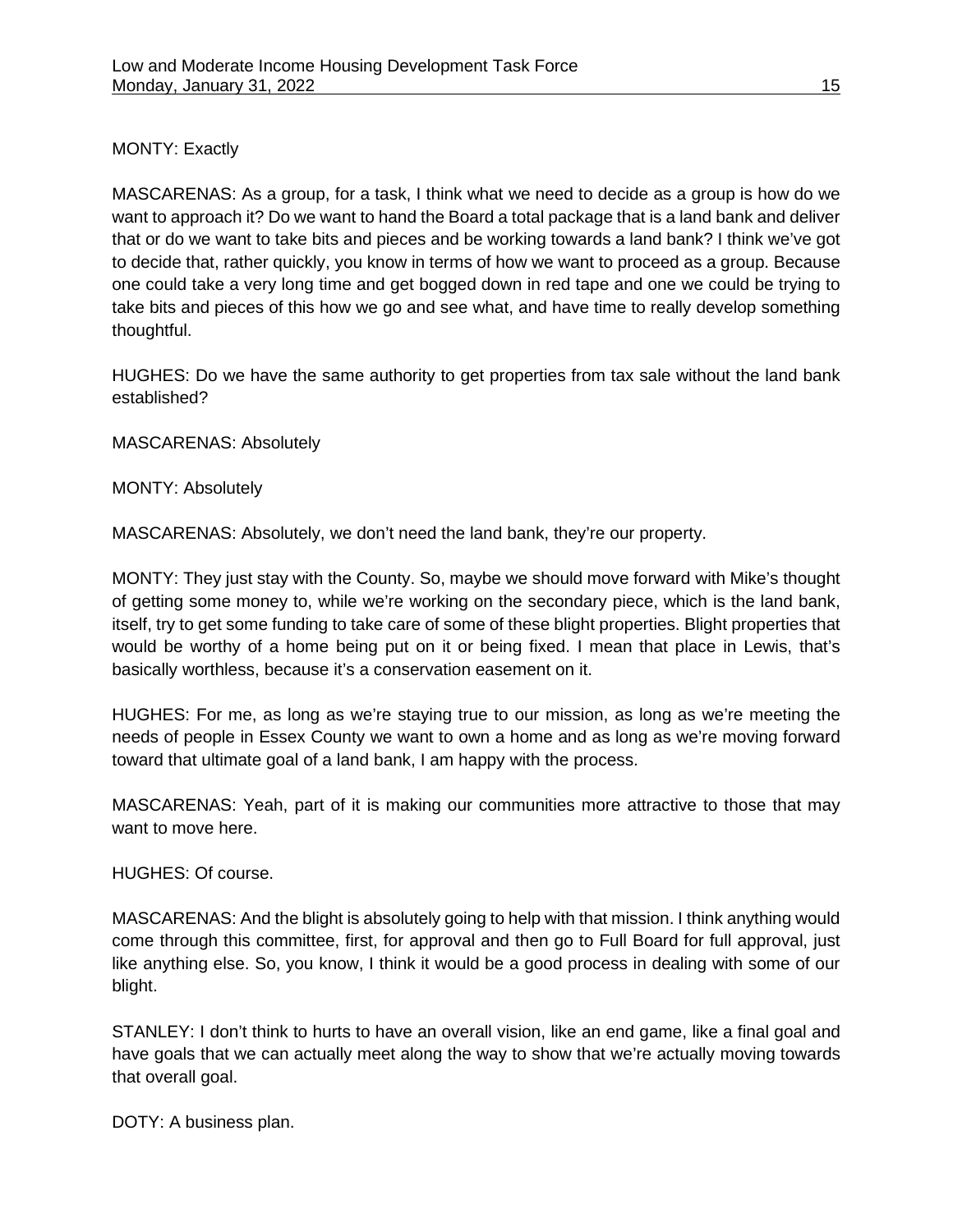MASCARENAS: Carol did have, she did quite a bit of work on bylaws and those types of things.

MONTY: Yup, the bylaws and the vision statement.

HUGHES: She actually copied them from another land bank and I put in online, so I can share that with you.

MASCARENAS: Yeah, I'm not sure everybody here has saw that. So, I think we're probably further ahead than people realize, but still a ways to go.

HUGHES: I will share the bylaws out to the Committee, again, she just took it from another land bank and we just copied and pasted, just to get a sense of what we're talking about, what's the language.

MONTY: And do you think we should send it out, Mike, to the whole group, because obviously we have a couple people here that aren't on this committee, but stuck around, because they have an interest. Should it be send it out to the whole Board, that way, this is what we're looking at, this what we want to do, do you have any thoughts or questions?

# MASCARENAS: Yeah

HOLZER: I think so, well, because if we're eventually going to want our colleagues on the Board to support any kind of land bank, I think it's important that we keep them in the loop.

MONTY: Absolutely.

HUGHES: Yup

HOLZER: Kind of like you've done with your broadband.

MONTY: Right, I blast it out.

HOLZER: Right

MASCARENAS: Yup

MORSE: Mr. Monty, if I may share something?

MONTY: You sure can.

MORSE: So, first of all, Mr. Hughes, I saved you the trouble of finding the email with the recorded link. So, I sent that to Jim, Mr. Monty and he can forward.

HUGHES: Thanks

MORSE: You're welcome.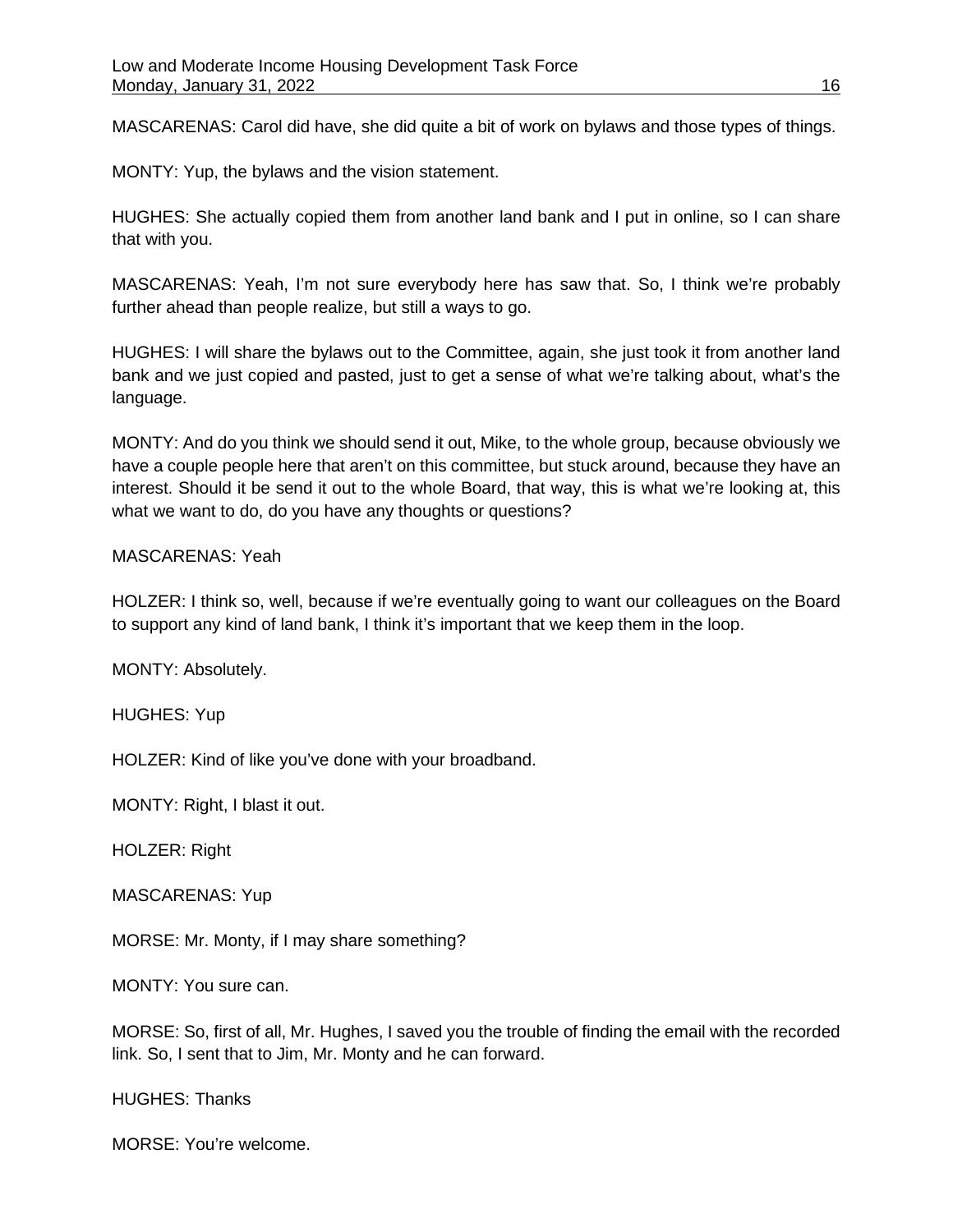The other thing is, as that as you decided to kind of like, okay, we're going to go down the land bank avenue, I as the Director of Community Services, do not feel carved out, but I just hope as you go forward, you continue to think of the population that I'm responsible for and so I've talked a little bit about the ESSHI opportunity, which stands for Empire State Supporting Housing Innovative. Round Six is done, they distributed their money, but there could be a Round Seven. So, as you go forward, you have some vacant land in a region that has facilities available to, you know, people that are trying to recover from whatever happened in their lives. So, you know is it close to a health center, does it have food access, does it have some transportation available? So, you can't stick it in the middle of nowhere, otherwise it's not going to be helpful. I just ask that you think about that and I don't know if you still want me at this table? I'm happy to contribute.

MONTY: Absolutely. I think that's a very important demographic that we're trying to serve.

MORSE: Well, the thing is that if you want, so there is money that is available from the Office of Mental Health to help the population with housing stipends. So, they have to rent, because the Office of Mental Health does not want to contribute to somebody's mortgage and then the person gets to walk away with a house that OMH essentially paid for. So, that is one thing that we need to think about.

HUGHES: I would like to piggyback on that, because I was waiting to hold a new topic, I wanted to finish the land bank. I have, so Whallonsburgh is a small hamlet in my town and in Whallonsburgh, right on Route 22 is the Essex County Home and I just want to bring this up, again, if you have not been there, it's a beautiful, large, brick building, it almost looks like a dormitory. It has sat decrepit and is kind of falling away. I have been told, under good authority, that is we, if an entity can come to the owner, a non-profit entity, with a plan and a price that they're willing to talk. I see so much and not just because it's in my town, I would support if it was in any town, but I see so much potential for this building and it's just sitting there and I know it's in the middle of nowhere.

# MORSE: Right

HUGHES: But, it is on a State Road and it does have high speed broadband to it and we're kind of close, 10 minutes from a grocery store and that's pretty close in Essex County (laughter). I just see a golden opportunity there, but this person will not sell it to just anybody. They have to have a bonafide plan for, I believe helping a population that is vulnerable and needs supports.

# MORSE: Right

HUGHES: Kind of like you're talking about.

# MORSE: Right

HUGHES: So, I just want to put that out there, here, I think there's an opportunity, I'm sure there's an opportunity in Port Henry and Moriah and maybe Wilmington or other places, but I speaking from what i personally know and an opportunity in my town.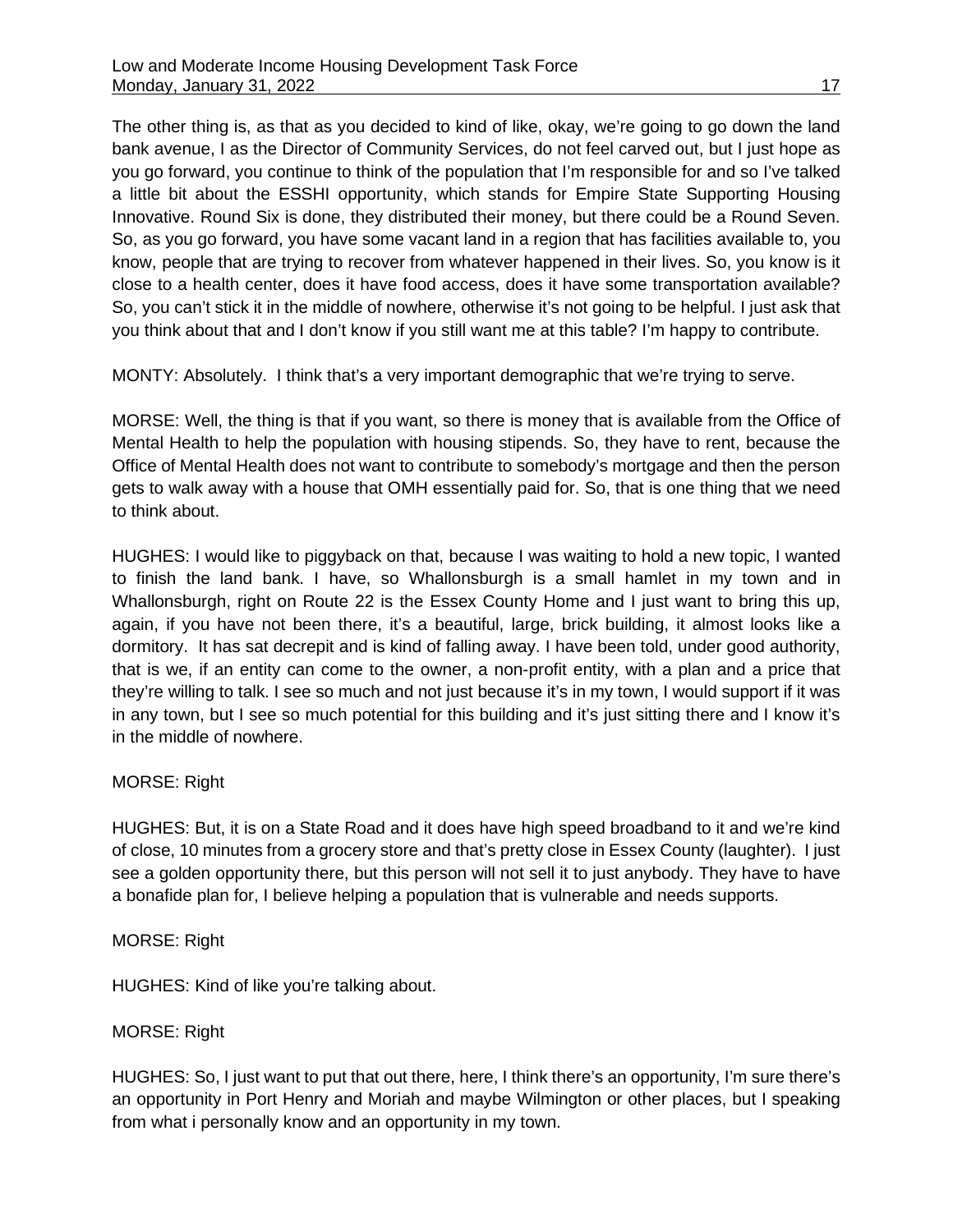MORSE: It quickly became apparent to me, as I went down the ESSHI Five Round is that I can't do this without the County's support.

#### HUGHES: Understood

MORSE: So, when the Housing Task Force got started I was really excited, because it gave me an avenue to help get support and with Bruce's support, too, what we're trying to accomplish for a vulnerable population.

MONTY: So, when they talk about a medical facility, Terri, are they talking a hospital? Are they talking like a Hudson Headwaters?

MORSE: Just a primary care.

MONTY: It wouldn't have to be a 24 a day?

MORSE: No, no.

MONTY: I'm just thinking my mind, looking around Essex County, there are some areas that do have health centers in them, but not hospitals, because our only hospitals are Saranac Lake and I think Lake Placid has a small one, Ticonderoga and Elizabethtown, obviously. Other than that, I know Hudson Headwaters has clinics, there's other clinics around. They would qualify, that community, possibly, they might not have a grocery store. Public Transportation in Essex County is what it is and so really the communities, how many would it be? 18 of us, 8 communities, maybe 9 that would qualify having most of that criteria. Public transportation is going to be iffy, no matter where you go and stuff.

MORSE: I need to reach out to Office of Mental of Health and kind of, because they invited us to, if anybody has any projects that doesn't fit into ESSHI model, call us. So, until I kind of figured out what ya'll were doing, I didn't want to go down that path.

MONTY: I was just kind of thinking off the top of my head, I don't know if it's feasibility or potential use of it, but if a facility in Moriah was to close.

HUGHES: Right

MONTY: It would take some work, because it was dormitory style.

MORSEL Yup

MONTY: It would take some work to make housing units within it, but they have a Hudson Headwaters just within a mile of the facility.

HUGHES: Who takes possession of that property if it does close?

MONTY: It stays the State of New York.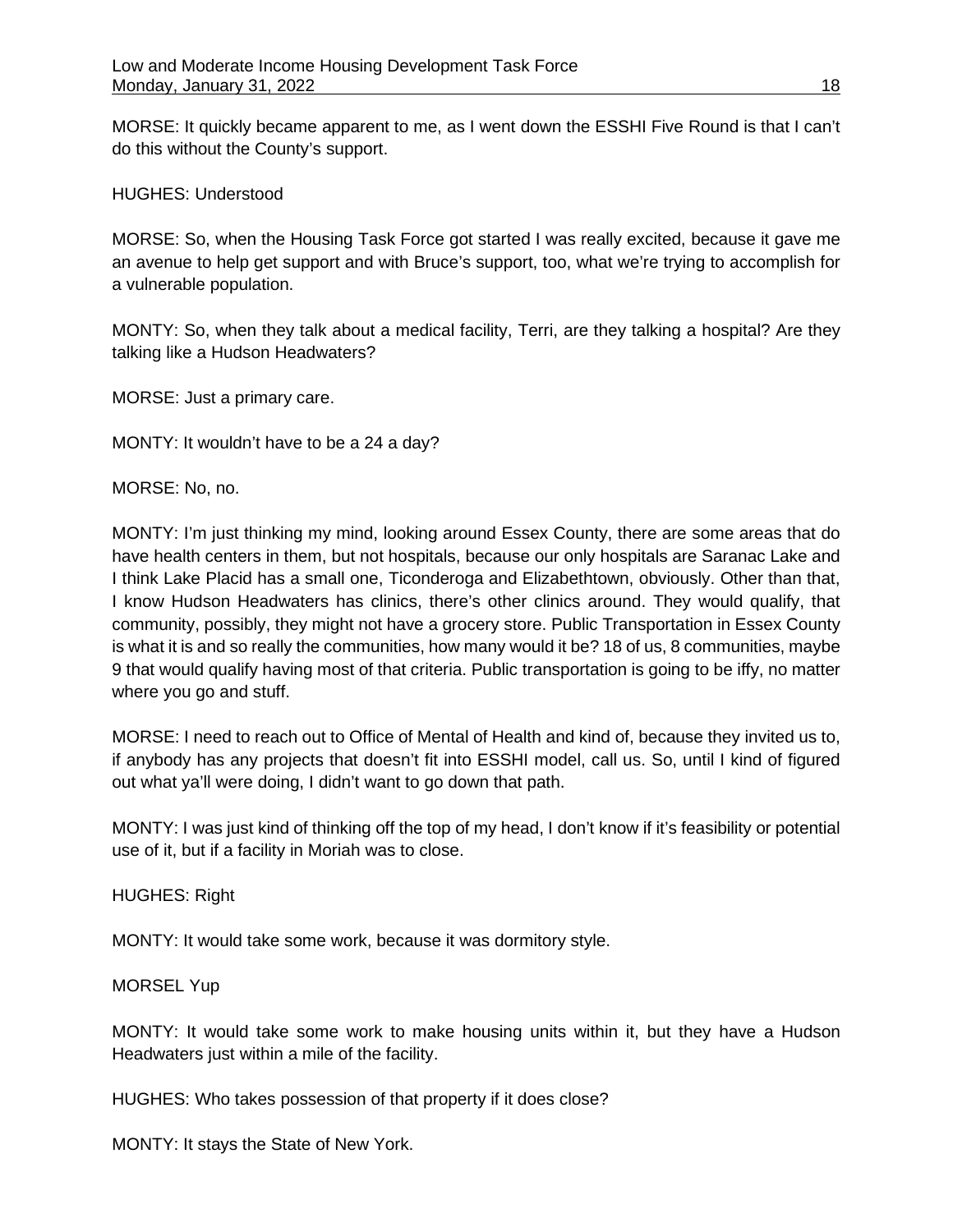HUGHES: What is their plan for it, post closure?

MONTY: The State of New York has no plan for it.

HOLZER: Sort of like Gabriels.

MONTY: Like Camp Gabriels, like Chateguay, like every other correctional facility in New York State and when Tom and I met with Deputy Commissioner Solare, one of his questions was what is the repurposing plan for Moriah and Tom said, there is none and I said it's the same repurposing plan that they have for Gabriels, Lyon Mountain and Chateauguay, and McGregor. When I was the regional rep for the Governor's Office there was no plan and those facilities sit idle, which could be used for, to me, for many things.

HUGHES: Is the County thinking about putting together a think tank on that?

MONTY: To the best of my knowledge, I know Tommy's thought of things, I've thought of things, I think Shaun has. I don't know, Mike, we've sat down and just trying to think, they keep asking us for an idea, I gave them one, right off the bat, down in Albany. When the Schuyler Falls Youth Home closed 10 years ago, Connie Willy from Champlain Valley Family Center, who's an amazing person, amazing administrator, clinician, contacted them, eventually and asked them to give them the property, so that she could put kind of a multi-use facility in. She's got five youth beds in it for detox and I think five adult, but they have family counseling, addiction counseling, mental health counseling there. I was going to reach out to Connie this week and see if she would have any interest in helping Moriah do something similar there. I don't know.

MORSE: I've already reached out to her, so we're having a conversation.

MONTY: Okay, okay, I figured you probably would. Unless we do it, the State's not going to find a repurposing plan.

# HUGHES: Okay

MONTY: Just for example they put \$1.5 million into a brand new mess hall and kitchen in Lyon Mountain, after they closed. That's a fact.

MASCARENAS: Yeah, the issue I was having when they were asking my opinion was, do we have the workforce that can do some of those things; right? You know, at the County we're struggling to get workforce, you know. So many things that you could potentially look at in terms of a repurpose would require a professional workforce to make it operational; right? And I'm not sure that we have it, based on what I know in terms of people applying for jobs, I didn't say we don't, but I would really struggle to even come up with something that might work.

MONTY: Good point. Okay, anything else? I would recommend, you know, as a Committee, we jot down our ideas on things that you feel are important moving forward on this, like the financial pieces, like the purpose, stuff of this nature that we can gather together, send them to me or to